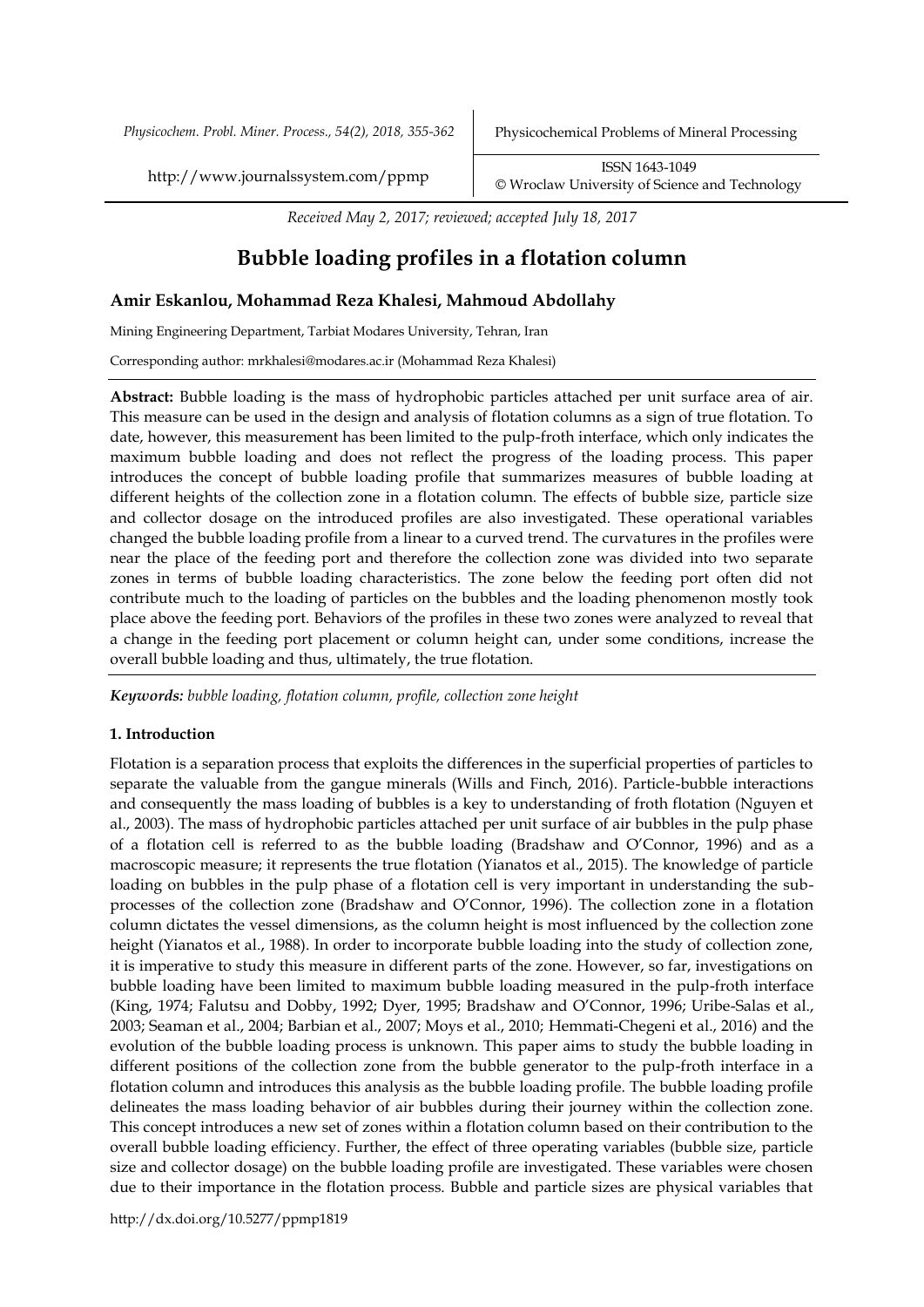are intimately linked to the bubble-particle collision (Ahmed et al., 1985). The importance of bubble size and its effect on the flotation sub-processes has been discussed extensively in the literature (Hassanzadeh et al., 2016; Kouachi et al., 2015 & 2017). The collector dosage, as a chemical variable, dictates the surface characteristics of solid particles and thereupon influences the attachment and detachment sub-processes (Rahman et al., 2012).

### **2. Experimental**

The flotation column used in this research was a laboratory column (5.4 cm diam. × 116 cm height) with laminar flow regime and least mixing, designed by Hemmati-Chegeni et al. (2015). The experimental procedure, including the bubble loading measurements, generation of a narrow bubble size distribution (BSD) and measurement of the BSD were performed using the methodology and apparatus found in Hemmati-Chegeni et al. (2016). Equipment with similar principle of operation has already been described in the literature (Malysa et al., 1999; Grau and Heiskanen, 2002; Rodrigues and Rubio, 2003). The BSD was analyzed using the codes developed in image processing toolbox of MATLAB®. Images were acquired by a digital camera (Dino-Lite Digital Microscope AM-7013M) using a HUT bubble analyzer in accordance with Mazahernasab and Ahmadi, (2016), as shown in Fig. 1. According to the results of the BSD analysis, 0.8 and 1.8 mm were the means of the two BSDs with standard deviations of 0.15 and 0.2 mm, respectively. As well, no remarkable change of BSD in different heights of the column was observed. In order to determine the bubble loading profile, the bubble sampler used by Hemmati-Chegeni et al. (2016) was redesigned and reconstructed to allow sampling of the air bubbles from different heights of the collection zone. Thus, the new sampling apparatus consisted of a riser tube (15 mm internal diam.  $\times$  720-1520 mm variable length) and a collection chamber (50 mm diam. × 150 mm height) made of transparent Perspex, as shown in Fig. 2-a. Fig. 2-b shows the sampler installed above the column. Pure quartz (99.64%, 2.65 g/cm<sup>3</sup>) was used to prepare the flotation pulp; the XRF analysis of the mineral is presented in Table 1. In the present study, the quartz samples were cleaned by washing in a solution composed of  $2.5\%$  H<sub>2</sub>SO<sub>4</sub> (by volume) and 2.5% NaOH (by weight) and then rinsed with de-ionized water to ensure that the particles were free of any contamination and their surface were hydrophilic in accordance with Gungoren et al. (2017). The samples were then left to dry in clean room environment. To investigate the effects of the operating variables on the bubble loading profile, two bubble sizes (0.8 and 1.8 mm) and three particle sizes (63–106, 106–150 and 150–300 µm) were tested in three collector dosages (50, 100 and 150  $g/Mg$ ). The values of these variables were based on previous studies and preliminary tests, to ensure that the effects of selected physical and chemical variables would be observable on the bubble loading profile. Dodecylammonium chloride (0.5 g/dm<sup>3</sup> dodecylamine solution in HCl at pH = 3) and A65 (polypropylene glycol) were the collector and frother reagents, respectively. Any pH adjustments were conducted using sodium hydroxide (NaOH). A summary of the experimental conditions is presented in Table 2, and a schematic diagram of the experimental setup is shown in Fig. 3. To determine the bubble loading profile using the newly designed sampling apparatus, air bubbles were sampled from five different heights of the collection zone (i.e., 20, 40, 60, 80 and 100 cm) and bubble loading was measured for each targeted height of the zone in separate flotation runs. In order to measure the bubble loading in a specific height, first of all, the aeration system (sparger) at the bottom of the column was opened, and then the column was filled with the frother-water mixture (prepared earlier), to prevent bubble coalescence within the column and also to get the column ready for the next steps. Then, the nozzle at the bottom of the riser tube of the sampler was closed with a bung, and then the sampler was inserted into the flotation cell so that the nozzle was located at the target height in the collection zone where the sampler was fixed. Later on, the sampler was also filled with the frother–water mixture to prevent bubbles from coalescing during sampling. Afterwards, the upper orifice of the sampler was closed with a bung as well. Outside the column, the pulp was conditioned with the cationic collector for 10 min and then was fed into the column with a feeding rate of 0.847 dm3/min for 60 s until the column was completely filled with the slurry. Then, the bung was removed from the bottom of the riser to let the floated bubbles (loaded and unloaded) enter the collection chamber through the riser tube for about 120 s. Upon reaching the collection chamber, the bubbles burst at the liquid/gas interface in the chamber and the particles were detached. Detached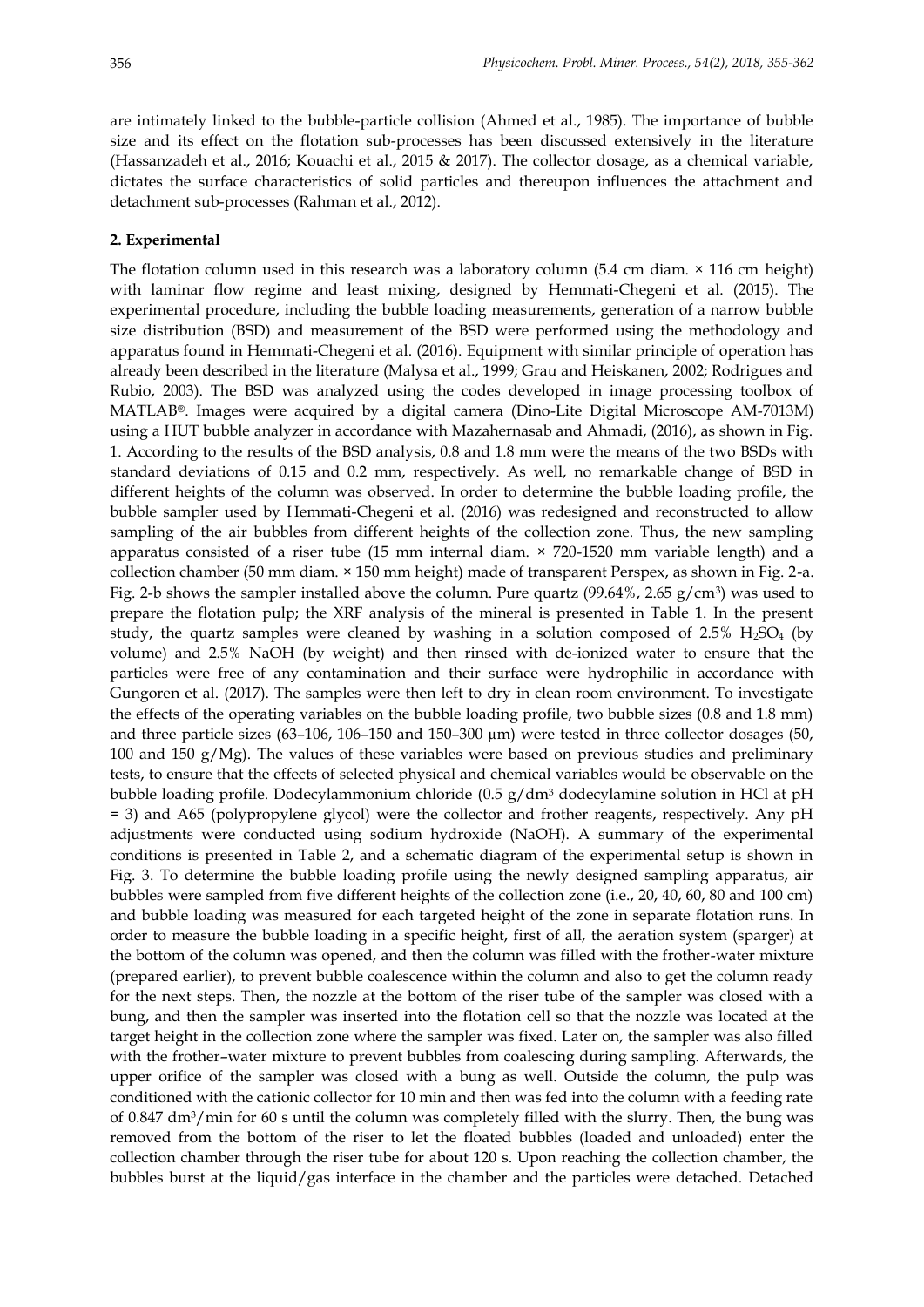particles then settled to the lower part of the chamber, while the air volume accumulated in the upper part of the chamber. Displaced water–frother solution equivalent to the total volume of the accumulated bubbles, exited the chamber through the outlet #2 (see Fig. 3) based on the positive displacement principle with the help of a peristaltic pump and then passed through the filter to capture any suspended solid particles preventing them entering the flotation cell. The displaced water was then recycled to the riser tube through the displaced water entrance as shown in Fig. 3. The countercurrent flow of the displaced water within the riser tube helped prevent any possible entrained particles to enter the collection chamber. The bias velocity of the displaced water in the riser tube was adjusted via pump speed where a bias velocity of less than or equal to the superficial gas velocity was maintained in order to prevent loaded particles being detached from aggregates in the riser tube, as well as allowing entrained particles to return back down to the cell. At the end of the experiment, the tailing outlet (discharge valve) of the column was opened immediately to drain all the pulp out of the column where at the same time the suction rate of the peristaltic pump was increased until the remaining water in the collection chamber was completely drained and passed through the filter to ensure that no loss of sample occurs. The time of sampling was recorded along with the volume of water displaced (volume of air accumulated) and the mass of particles trapped in the device as well as in the filter. The collected particles were then dried and weighed and then using the calculation procedure presented by Hemmati-Chegeni et al. (2016), bubble loading was quantified. As there was a short distance from the feeding port to the pulp-froth interface (see Fig. 3), only one target height (i.e., 100 cm) was selected above the feeding port for bubble loading measurements. Similar to all previous studies on bubble loading (except for the single bubble investigations), the measured bubble loading in this study indicates the "mean" mass of solid particles attached per unit surface of air bubbles, as the captured bubbles may be loaded with different number of particles. Besides, due to the design of the experimental set up, no entrainment of unattached particles was possible in flotation runs (as explained by Hemmati-Chegeni et al. (2016)). Finally, in order to check the reproducibility of the results, measurements were randomly selected and repeated, where results showed a discrepancy of less than five percent.



Fig. 1. Image acquisition apparatus for bubble size distribution analysis

| Table 1. Results of the XRF analysis |  |
|--------------------------------------|--|
|--------------------------------------|--|

| Composition      | $\%$  | Composition                    | %     |
|------------------|-------|--------------------------------|-------|
| $P_2O_5$         | 0.005 | SiO <sub>2</sub>               | 99.64 |
| TiO <sub>2</sub> | 0.011 | $Al_2O_3$                      | 0.05  |
| MnO              | 0.001 | Fe <sub>2</sub> O <sub>3</sub> | 0.31  |
| L.O.I            | 0.03  | CaO                            | 0.06  |
| Ba (ppm)         | 24    | Na <sub>2</sub> O              | 0.01  |
| Cl (ppm)         | 15    | MgO                            | 0.01  |
| $S$ (ppm)        | 7     | K <sub>2</sub> O               | 0.01  |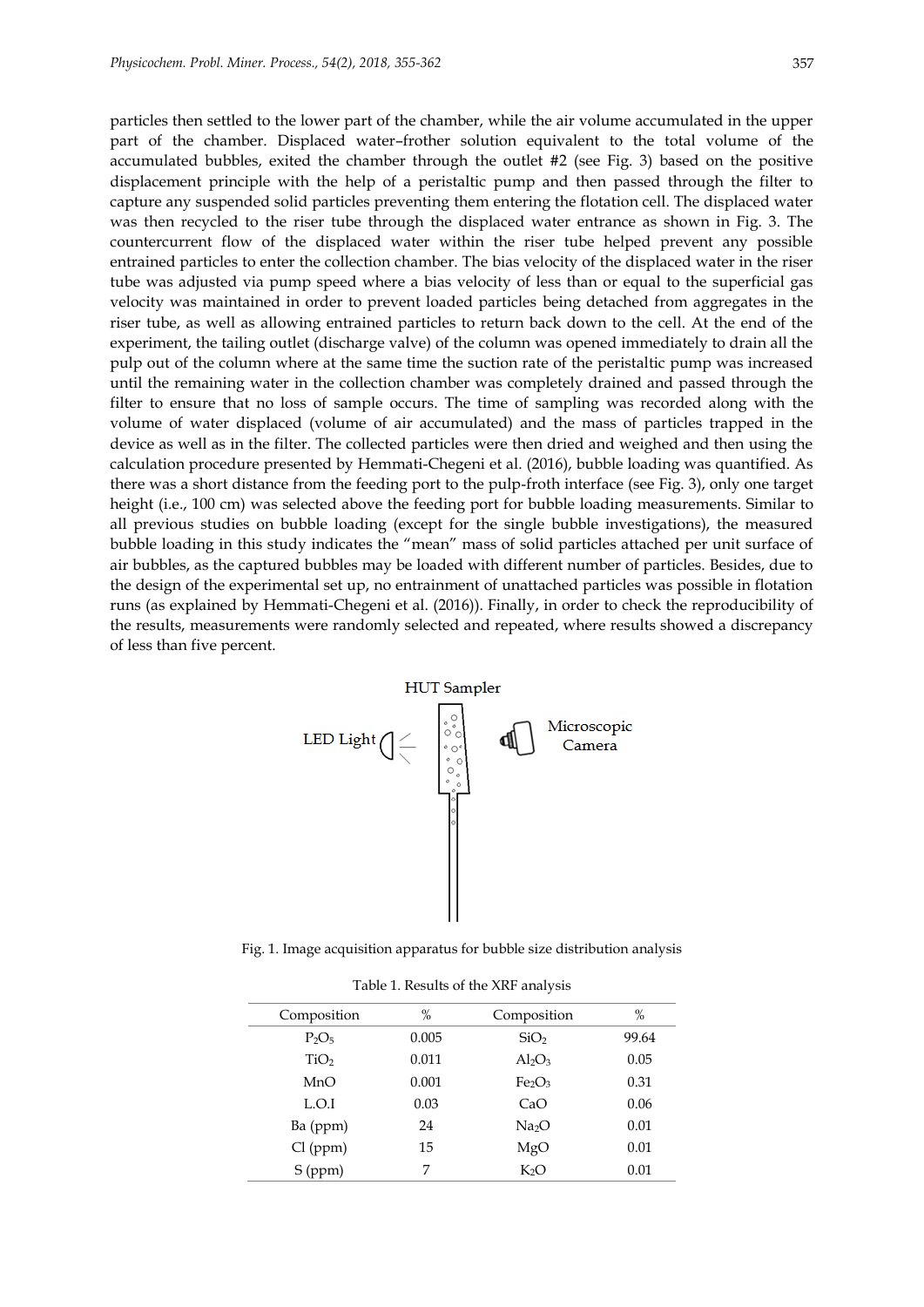

Fig. 2. a- Loaded bubbles sampling apparatus including riser with changeable parts and collection chamber, b- placement of sampler on top of the column



Fig. 3. Schematic diagram of the apparatus used for the determination of bubble loading profiles

Table 2. Experimental conditions for bubble loading measurements

| Feeding rate $\left(\text{cm}^3/\text{min}\right)$ | 847  | Feed solid weight (g)                     | 300      |
|----------------------------------------------------|------|-------------------------------------------|----------|
| Aeration rate $\frac{\text{cm}^3}{\text{min}}$     | 300  | Feed solid content (%)                    | 10       |
| Bubble sizes (mm)                                  | 0.8, | Collector dosage $(g/Mg)$                 | 50, 100, |
|                                                    | 1.8  |                                           | 150      |
| Frother dosage for small bubbles<br>(ppm)          | 45   | Pulp conditioning time (min)              | 10       |
| Frother dosage for large bubbles (ppm)             | 30   | pH                                        | 7        |
| Frother conditioning time (min)                    | 10   | Impeller speed in pulp conditioning (rpm) | 250      |
| Dodecylamine $(g/dm^3)$                            | 0.5  | Number of sampling points in collection   | 5        |
|                                                    |      | zone                                      |          |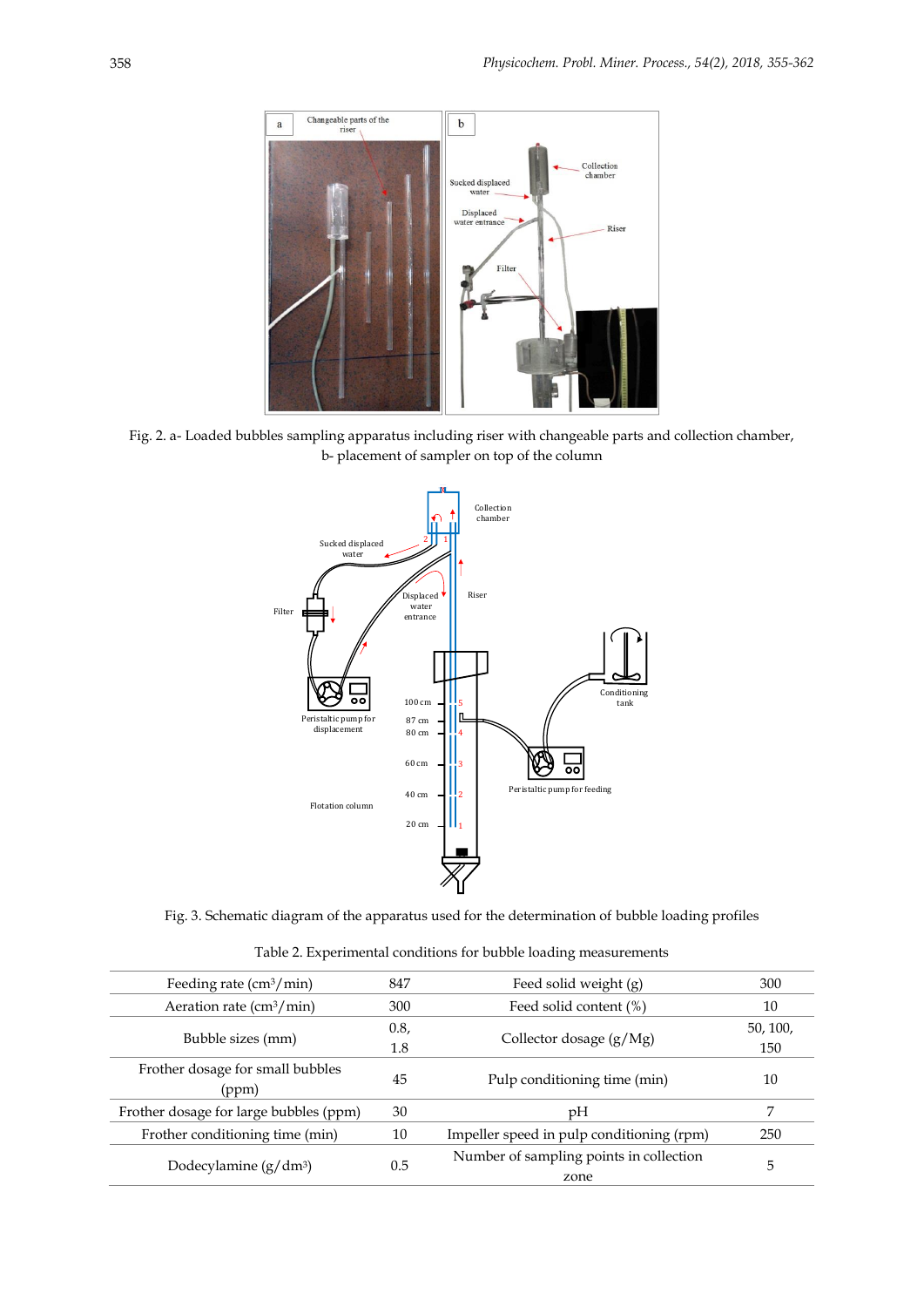#### **2. Results and discussion**

Bubble loading profiles were determined in the flotation column for different operational conditions and results are presented in Fig. 4. The bubble loading profile was linear (with a constant slope) when bubble size, particle size and collector dosage were 0.8 mm, 63-106 µm and 50 g/Mg, respectively (Fig 4-a). The linearity of the bubble loading profile in a flotation column implies that the efficient collection zone height for flotation of solid particles extends to the whole distance from the sparger to pulp-froth interface. In addition, a linear profile for bubble loading indicates that the mass loading rate of air bubbles along the collection zone was constant. Thus, greater collection zone height will result in higher bubble loading values, i.e., an increase in the column height is favorable in terms of bubble loading. Therefore, for this particle and bubble size, if 50 g/Mg of collector is used, increasing the column height could facilitate increased recovery of attached particles. When the collector dosage was increased to 100  $g/Mg$ , the profile showed a distinct curvature, where the slope of the variation in bubble loading vs. height of the column changed at a height of 60 cm. This curvature became more pronounced when the collector dosage increased to 150 g/Mg. In that case, the zone in which bubble loading takes place was limited to a specific section near the feeding port of the cell up to the pulpfroth interface. Increase of pulp concentration near the feed inlet is reported by Finch and Dobby, (1990), which could be a reason for different behavior of bubble loading in this zone. Thus, for this collector dosage, changing the place of the feeding port is more important than increasing the column height, as the effective area of bubble loading was limited to the section above the feeding port. This was experimentally reported by Patil et al. (2010) who found that changing the feed inlet height in the column flotation of coal enhances the flotation performance and product yield. Results of this paper link their finding to bubble loading phenomenon.

As the bubble size increased from 0.8 to 1.8 mm, the bubble loading profile kept its linear behavior in all the three collector dosages (Fig. 4-b). In other words, larger values of maximum bubble loading attained with 1.8 mm bubbles in Fig. 4-b, compared to the results of Fig 4-a, could be attributed to the fact that with small bubbles, the zone below the feeding port did not contribute to bubble loading, while in case of coarser bubbles, loading of bubbles initiated from the point just above the sparger and thus the full height of the collection zone contributed to the bubble loading process.

For the particle size of  $106-150 \mu m$  in the presence of small bubbles  $(0.8 \text{ mm})$ , bubble loading took place only in a specific zone from feeding port to the interface, showing approximately the same profiles for all collector concentrations (Fig. 4-c). Particle collection efficiency was poor in the zone below the feeding port (from the sparger to the height of 60 cm, in this case), and this part of the collection zone had a poor contribution to the overall flotation efficiency. Fig. 4-d indicates that the bubble loading profile reaches a plateau near the pulp-froth interface using collector dosages of 50 and 100 g/Mg, which indicates that under such conditions, an increase in column height is unlikely to add to the overall loading of bubbles.

For the particle size of 150-300 µm, a remarkable drop was observed in bubble loading values compared to the smaller particle sizes, and this was greatest for small bubbles, as shown in Figs. 4-e & f. Loading of coarse particles on bubbles was significant only when large bubbles and high collector dosage were applied. In this case, it seems that increasing the collection zone above the feeding port could improve the collection efficiency. Selection of an optimum collection zone height in flotation columns according to the operational requirements has already been discussed by several researchers (Yianatos et al., 1988; Ityokumbul, 1992; Ityokumbul, 1993; Garibay et al., 2002), among which Ityokumbul, (1993) discussed a new approach to flotation column design based on the consideration of bubble loading rate where the flotation process was considered to be analogous to the interface mass transfer. Flint and Burstein, (2000) also described bubble loading along with retention time, mixing characteristics and maximum gas rate as main design criteria for collection zone in flotation columns. In addition to the findings of the previous researchers, the present study mainly highlights the role of bubble loading vertical profile in the design and optimization of flotation columns.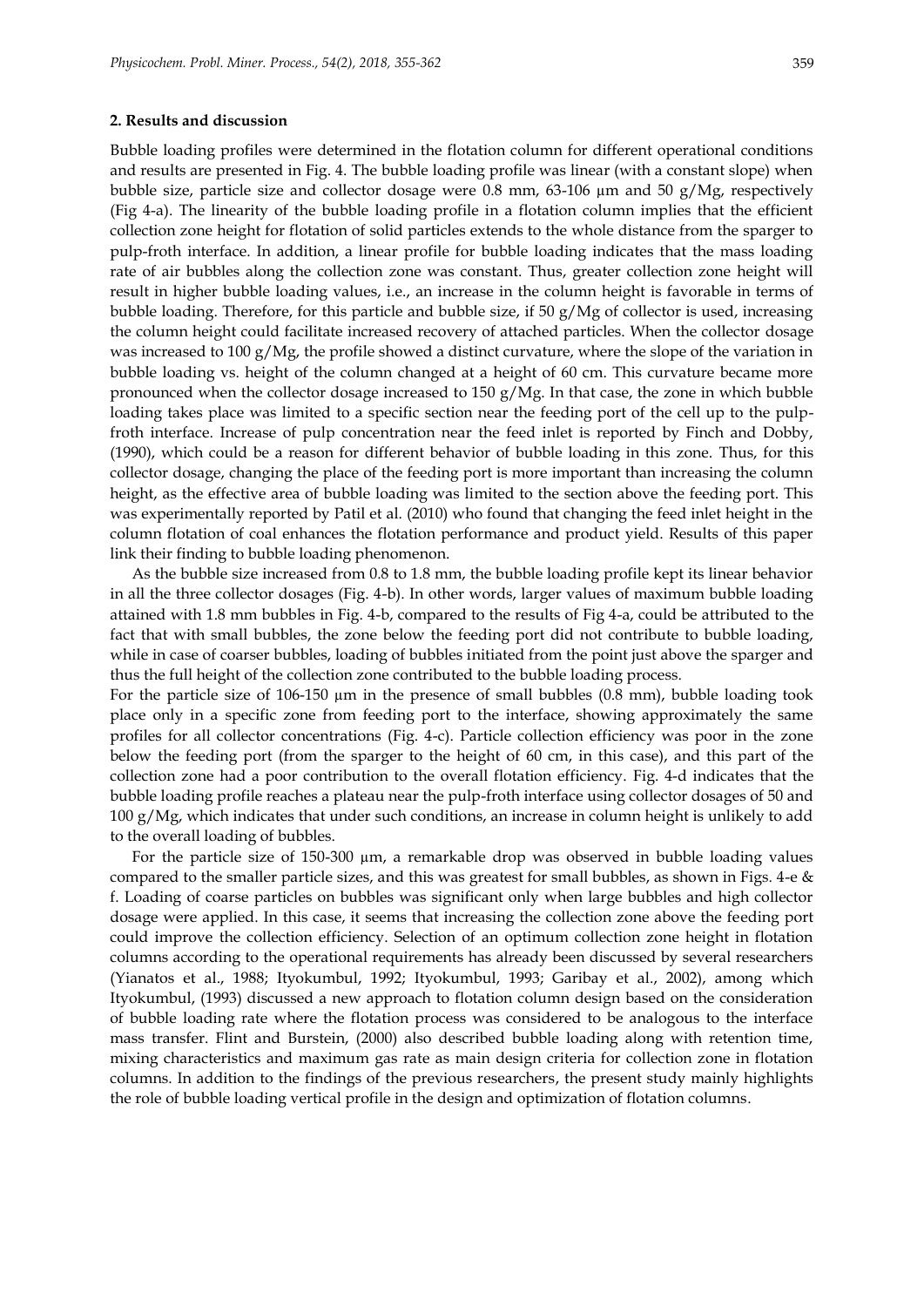

Fig. 4. Bubble loading profiles for particle size fractions of +63-106, +106-150 & +150-300 µm using collector dosages of 50, 100 and 150 g/Mg. Right: Bubble size of 0.8 mm; Left: Bubble size of 1.8 mm

## **3. Conclusions**

The bubble loading vertical profile, which measures bubble loading at different heights of a laboratory column flotation cell, is introduced in this paper. Measurements were taken under different operational conditions to investigate the effect of parameters on the loading profile. Both the absolute values of bubble loadings and the profiles depended on the operational conditions. An interesting observation, common to many profiles, was that the zone below the feeding port often did not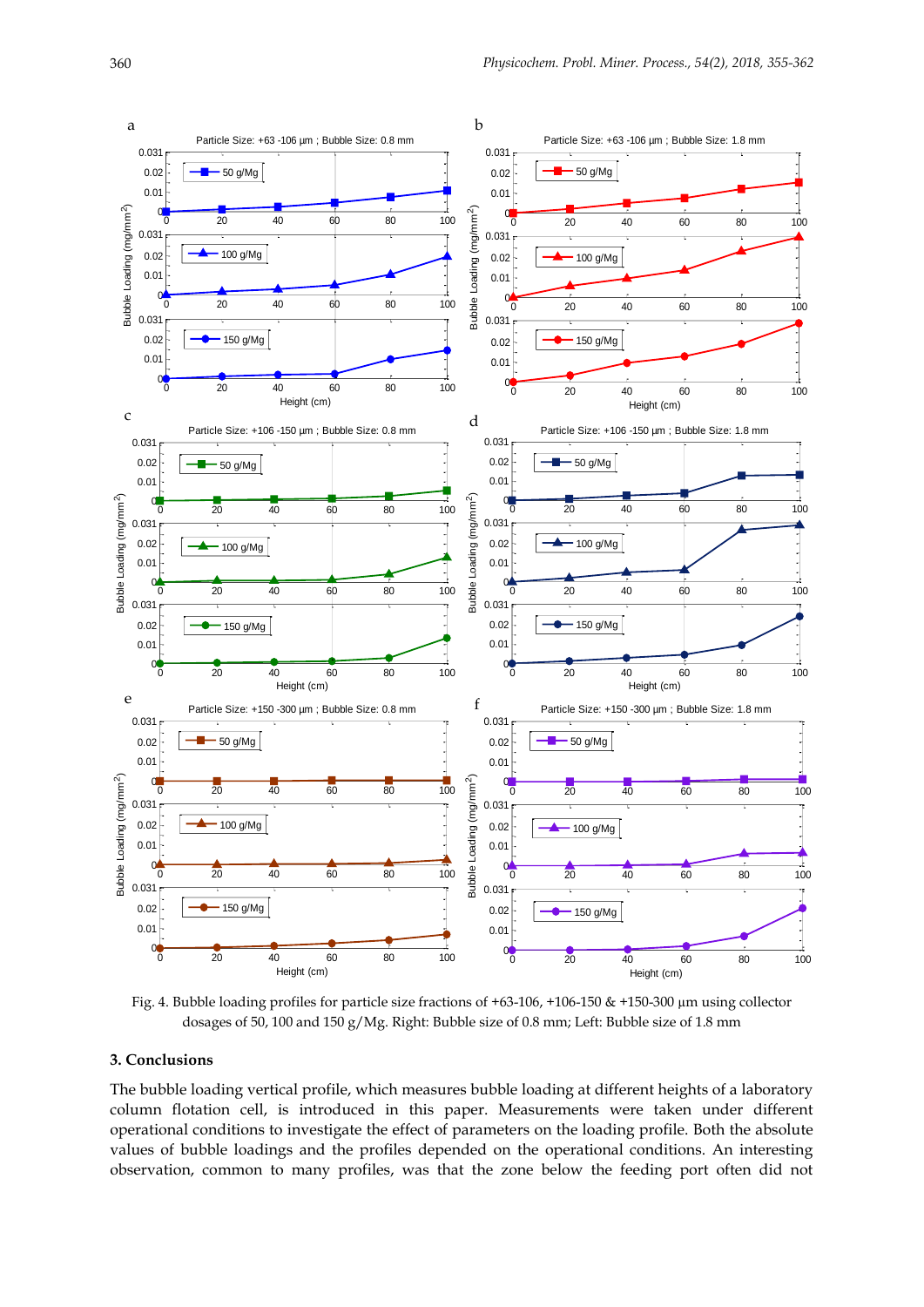contribute much to the loading of particles on the bubbles and that the loading phenomenon mostly took place above the feeding port. Therefore, in terms of bubble loading phenomenon, the collection zone could be divided into two separate zones below and above the feeding port, each of which showed different mass loading characteristics. It was also observed in many cases that bubble loading tended to increase while ascending and therefore an increase of column height could increase total bubble loading. Such observations have potential application in the design of columns with respect to height and the placement of the feeding port. Furthermore, in some cases, the addition of more collector reagents could be replaced by a change in the column design, i.e., a better design of the column regarding the height and the placement of the feeding port can reduce reagent usages. The concept of the bubble loading profile is also well-suited for modeling flotation kinetics based on bubble loading, which is the current work of this research team.

#### **References**

- AHMED, N., JAMESON, G.J., 1985. *The effect of bubble size on the rate of flotation of fine particles.* International Journal of Mineral Processing, 14(3), 195-215.
- BARBIAN, N., CILLIERS, J.J., MORAR, S.H., BRADSHAW, D.J., 2007. *Froth imaging, air recovery and bubble loading to describe flotation bank performance.* International Journal of Mineral Processing, 84(1), 81-88.
- BRADSHAW, D.J., O'CONNOR, C.T., 1996. *Measurement of the sub-process of bubble loading in flotation.* Minerals Engineering, 9(4), 443-448.
- DYER, C., 1995. *An Investigation into the Properties of the Froth Phase in the Flotation Process.* University of the Witwatersrand.
- FALUTSU, M., DOBBY, G.S., 1992. *Froth performance in commercial sized flotation columns.* Minerals Engineering, 5(10-12), 1207-1223.
- FINCH, J.A., DOBBY, G.S., 1990. *Column Flotation.* Pergamon Oxford.
- HEMMATI-CHEGENI, M., ABDOLLAHY, M., KHALESI, M.R., 2015. *Column flotation cell design by drift flux and axial dispersion models.* International Journal of Mineral Processing, 145, 83-86.
- HEMMATI-CHEGENI, M., ABDOLLAHY, M., KHALESI, M.R., 2016. *Bubble loading measurement in a continuous flotation column.* Minerals Engineering, 85, 49-54.
- HASSANZADEH, A., HASSAS, B.V., KOUACHI, S., BRABCOVA, Z., CELIK, M.S., 2016. *Effect of bubble size and velocity on collision efficiency in chalcopyrite flotation.* Colloids and Surfaces A: Physicochemical and Engineering Aspects, 498, 258-267.
- ITYOKUMBUL, M.T., 1992. *A mass transfer approach to flotation column design.* Chemical engineering science, 47(13), 3605-3612.
- ITYOKUMBUL, M.T., 1993. *Selection of recovery zone height in flotation column design.* Chemical Engineering and Processing: Process Intensification, 32(2), 77-82.
- GUNGOREN, C., OZDEMIR, O., OZKAN, S.G., 2017. *Effects of temperature during ultrasonic conditioning in quartzamine flotation.* Physicochemical Problems of Mineral Processing, 53(2), 687-698.
- GARIBAY, R.P., 2002. *Effect of collection zone height and operating variables on recovery of overload flotation columns.* Minerals Engineering, 15(5), 325-331.
- GRAU, R.A., HEISKANEN, K., 2002. *Visual technique for measuring bubble size in flotation machines.* Minerals Engineering, 15(7), 507-513.
- KING, R.P., HULBERT, D.G., HATTON, T.A., 1974. *Bubble loading during flotation.* Trans. Instn. Min. Metall. Vol C., C112-C115.
- KOUACHI, S., HASSANZADEH, A., BOUHENGUEL, M., HASSAS, B.V., ÇELIK, M.S., 2015, *Contribution of interceptional effect to collision efficiency of particle bubble encounter in flotation.* In XVI Balkan Mineral Processing Congress, Belgrade-Serbia, 339-345.
- KOUACHI, S., HASSAS, B.V., HASSANZADEH, A., ÇELIK, M.S., BOUHENGUEL, M., 2017. *Effect of negative inertial forces on bubble-particle collision via implementation of Schulze collision efficiency in general flotation rate constant equation.* Colloids and Surfaces A: Physicochemical and Engineering Aspects, 517, 72-83.